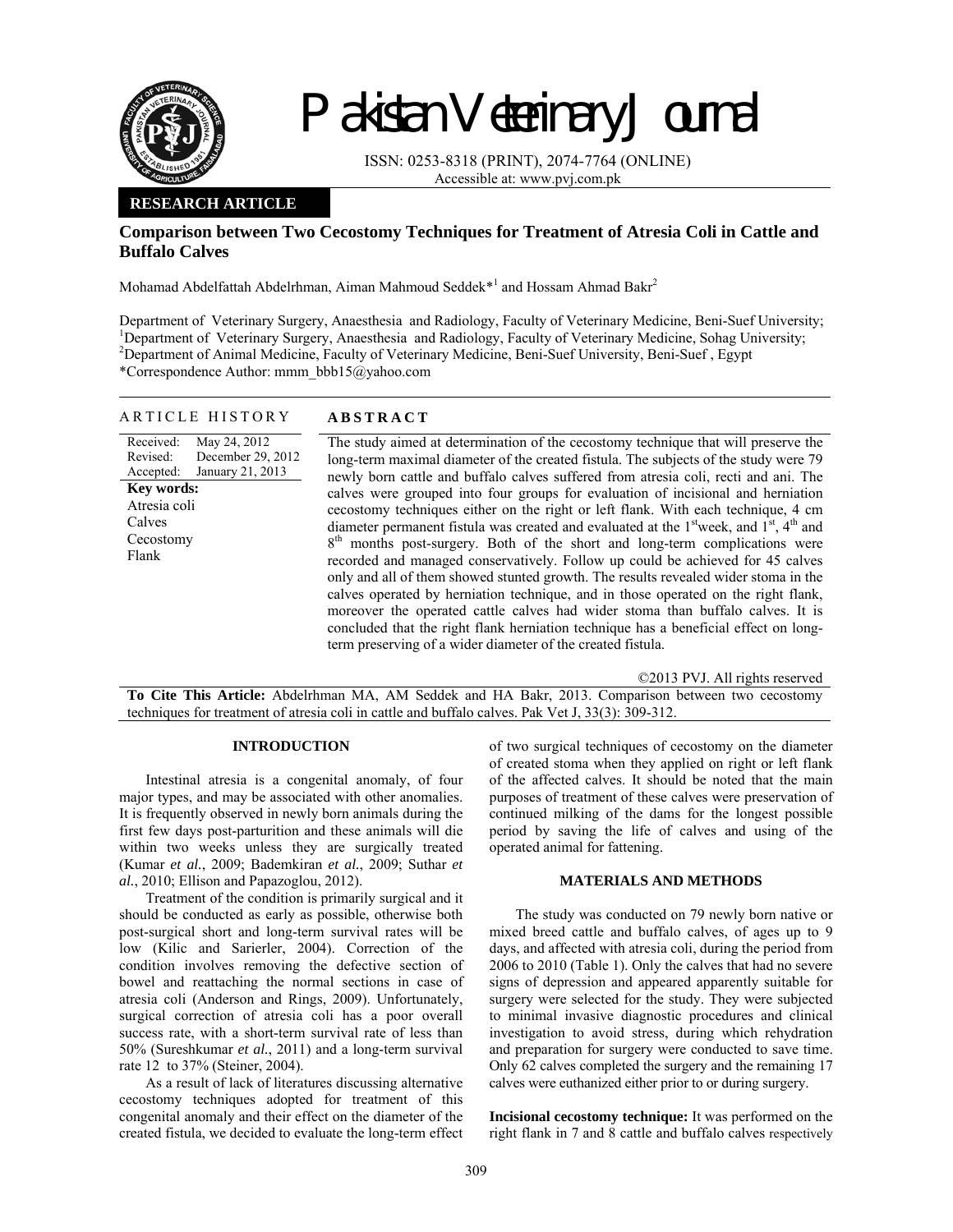**Table 1:** Circumference of the created fistula by different techniques over the period of experiment (Mean±SD)

| Technique                 |                  |                |          |        | Period of Experiment |                    |                   |                       |
|---------------------------|------------------|----------------|----------|--------|----------------------|--------------------|-------------------|-----------------------|
|                           |                  | <b>Species</b> | No.      | No.    | 1 <sup>st</sup> week | $1st$ month        | $4th$ month       | 8 <sup>th</sup> month |
| Incisional technique (I)  | Right flank (A)  | Cattle         | Opeyated | Allive | $12.66 \pm 0.32a$    | $12.06 + 0.15b$    | $11.56 + 0.13c$   | $11.05 + 0.13d$       |
|                           |                  | <b>Buffalo</b> | 8        | 6      | $12.61 + 0.22a$      | $11.78 + 0.16b$    | $11.04 + 0.28c$   | $10.10 + 0.56d$       |
|                           | Left flank (B)   | Cattle         | 10       |        | $12.61 + 0.20a$      | $11.89 \pm 0.20$ b | $9.56 \pm 0.71$ c | $7.18 \pm 0.31$ d     |
|                           |                  | <b>Buffalo</b> | 9        | 5      | $12.69 + 0.15a$      | $11.24 \pm 0.37$ b | $8.79 + 0.28c$    | $6.72 \pm 0.25d$      |
| Herniation technique (II) | Right flank (A)  | Cattle         |          | 5      | $12.50 + 0.13a$      | $12.12 \pm 0.15b$  | $11.56 \pm 0.13c$ | $11.18 \pm 0.15d$     |
|                           |                  | <b>Buffalo</b> | 8        | b      | $12.56 \pm 0.18a$    | $11.78 \pm 0.16$   | $10.89 \pm 0.30c$ | $10.36 \pm 0.36$ d    |
|                           | Left flank $(B)$ | Cattle         |          | 5      | $12.62 \pm 0.13a$    | $10.93 \pm 0.24$ b | $9.80 \pm 0.54$ c | $7.47 \pm 0.24$ d     |
|                           |                  | <b>Buffalo</b> | b        | b      | $12.56 + 0.18a$      | $10.78 + 0.23b$    | $9.42 + 0.60c$    | $7.12 \pm 0.65$ d     |
|                           |                  | Total          | 62       | 45     |                      |                    |                   |                       |

Statistical analysis was made by one way analysis of variance (ANOVA). Values that don't have the same letter in the same row differ significantly  $(P<0.05)$ .

(Group I A) and on the left flank in 10 and 9 cattle and buffalo calves respectively (Group I B). The calves were tranquilized with intravenous diazepam (0.5 mg/ kg) and intramuscular xylazine HCl (0.22 mg/kg), and then they were placed in lateral recumbency and prepared for aseptic surgery, and a flank paralumbar fossa exploratory celiotomy was performed under effect of local analgesia.

When no visible lethal malformation or pathologic changes could be detected, the cecal blind end was exteriorized gently without twisting, and fixed to the three abdominal muscular layers in the ventral commissar of the wound in concentric manner by chromic catgut 3\0 in an interrupted horizontal mattress suture pattern, without involvement of the mucosa. Then the rest of the flank incision was sutured leaving an abdominal defect of about 4 cm diameter through which the blind end of the cecum was protruded. The skin dorsal to the created fistula was sutured while that around the created fistula was sutured to the cecum involving the cecal mucosa, by silk (Fig. 1). Finally, the bulging cecum was excised to create the fistula through which decompression of meconium was performed.

Following decompression, a flexible hand-made silicon cylinder of 4 cm diameter was used to plug the created stoma and a purse string suture pattern, by using chromic cat gut No 2, was applied to the cecal wall and the surrounding muscles to fit its diameter to 4 cm, after which the cylinder was removed and decompression continued.

The aftercare included intramuscular injection of one dose of Oxytetracycline 20% 1 ml/10 kg and a single dose of vitamin AD3E, gradual feeding, and daily dressing of the surgical wound with povidone iodine for 5 days, with removal of stitches 10-12 days post-surgery. Follow-up information was obtained by phone calls and visits to animals of near localities at  $1<sup>st</sup>$  week, and  $1<sup>st</sup>$ ,  $4<sup>th</sup>$ , and  $8<sup>th</sup>$ months post-surgery.

Follow-up aimed at detection of immediate and longterm complications with measuring the diameter of the fistula, by gentle insertion of vaseline lubricated handmade silicon cone into the created stoma and a calliper. Animals that euthanized, or their follow-up information couldn't be achieved for at least 8 months, were excluded from the study.

**Cecostomy by herniation technique:** It was performed on the right flank in 7 and 8 cattle and buffalo calves respectively (Group II A), and on the left flank in 7 and 6 cattle and buffalo calves respectively (Group II B).



**Fig. 1:** Diagrammatic illustration of incisional cecostomy technique through right flank of a calf, showing the final appearance of created fistula (slit like fistula).



**Fig. 2:** Diagrammatic illustration of herniation cecostomy technique through right flank of a calf, showing the final appearance of created fistula (circular fistula)

The calves were prepared for surgery and anesthetized in the same mentioned manner. Then after paralumbar fossa exploratory celiotomy was made for exploration and a circular disc of abdominal wall, including the skin and muscles, was excised 5 cm cranial to the original incision to create a hernia. The cecal blind end was grasped through the created ring to create a vesicle. The muscles were fixed to the cecum in the same mentioned manner, and then the flank incision was closed in layers (Fig. 2).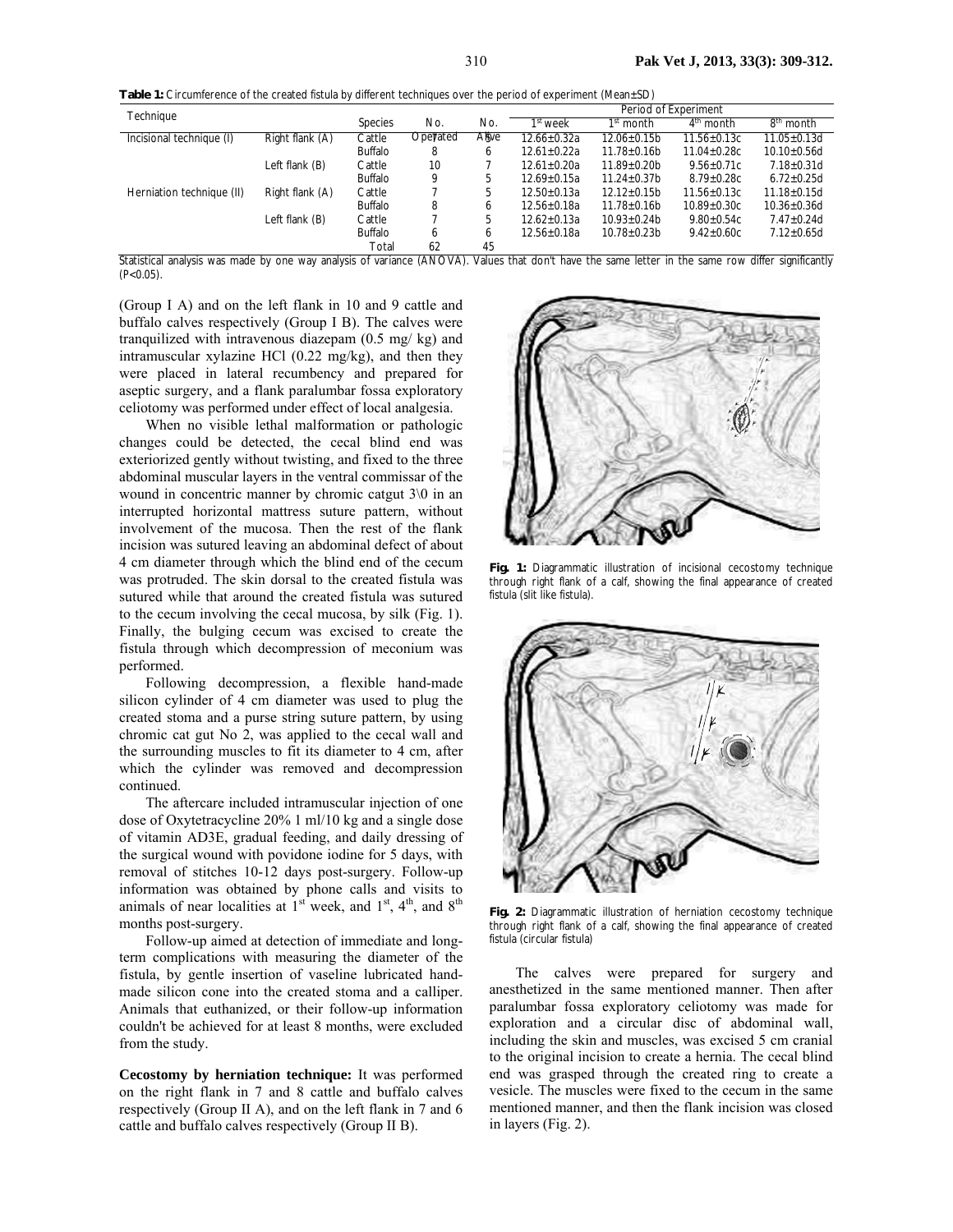Finally the skin around the created ring was sutured to the cecum including the mucosa after which the blind cecal end was excised to permit decompression of the distended viscera. The flexible hand-made silicon cylinder of 4 cm diameter was used in the same mentioned manner to fit the diameter of the created stoma to 4 cm diameter and the same aftercare and follow-up information were applied to these two groups as the other technique.

Statistical analysis of the circumference of the fistula over the period of experiment was made by one way analysis of variance (ANOVA).

#### **RESULTS AND DISCUSSION**

Six calves were euthanized prior to surgery (1 cattle calves and 5 buffalo calves) as a result of severe depression, subnormal temperature, and severe abdominal distension and had 5-9 day-old ages. Another 11 calves were euthanized during surgery (3 cattle calves and 8 buffalo calves) as a result of severe fibrinous peritonitis and necrosis of the distended ischemic bowel, and they had 7-9 day-old ages. Follow up information for 8 months could be achieved for 45 calves only, out of the 62 operated calves, and the remaining 17 calves were excluded from the experiment as a result of difficulty of collecting follow-up information (Table 1, Diag. 1).

The recorded high long-term survival rate (45/62) in this study agree with Ghanem *et al.* (2004); Ellison and Papazoglou (2012) and disagrees with that recorded with large bowel surgery by Cecen *et al.* (2010); Sureshkumar *et al.* (2011); Smith *et al.* (1991) and it might be related to the early surgical correction in our study, as our operated calves had ages of no more than 48 hours, and this emphasise the importance of early surgical intervention as mentioned by Ghanem *et al.* (2005).

Establishment of the continuity to the descending colon by end-to-side or side-to-side anastomosis, as described by Steiner (2004); Sureshkumar *et al.* (2011), had many disadvantages including peritonitis, failure of anastomosis, chronic cecal dilation, impaction at the anastomosis site, functional obstruction of the spiral colon, and adhesive bowel obstruction. Moreover, the complicated bypass and anastomosis procedures are best performed in hospital settings not under field condition (Meylan, 2008) in contrast to the used techniques in our study that avoided these complications, consumed shorter surgery-duration, had less invasive surgical procedures and stress, and of lower cost.

The only observed immediate complication after surgery, with both techniques, was wound infection and this is consistent with Azizi *et al.* (2010) and it could be controlled by parenteral injection of antibiotics. None of the operated calves suffered from leakage of feces to the peritoneum and peritonitis and although this disagrees with Cecen *et al.* (2010), it might be due to the three layer fixation of the cecum to the abdominal muscles with fixation of the cecal mucosa to the skin, prior to excision of the cecum.

Long term complications included skin scalds by the watery feces in all groups, and intermittent accumulation of the watery feces in the cecum in left flank groups which might be due to pressure of the growing rumen on the cecum. The first complication could be managed by

periodic swapping of the area below the fistula with vaseline or paraffin oil, while the second one could be resolved by frequent manual evacuation using warm normal saline and gentle finger massage.

Cecal prolapse had never been seen in the four groups despite the relative low position of the created stoma, and this lowers the need for high positioning of the fistula as performed with colostomy technique by Azizi *et al.* (2010). Absence of prolapse might be due to placing a purse string like stitches at the stoma during fitting its diameter to 4 cm and this agrees with Cecen *et al.* (2010).

All of the operated calves had reduced growth rate than normal calves of the same age and it was the main complaint of the owners and this is consistent with Kilic and Sarierler (2004); Smith *et al.* (1991). This reduced growth weight was presumably either due to failure in post-ruminal fermentation and reduced absorption of hind gut fermentation products, or decreased fluid absorption from the colon and utilization of nutrients because of the free flow of fecal matter from the stoma (Kilic and Sarierler, 2004). However not all of the operated calves had the same regimen of feeding, husbandry, vaccination, or hygienic measures, and neither the accurate weights of these animals nor their feeding programs could be recorded, but the reduced weight was a general complaint of the owners. Generally, the outcome was favourable and accepted by the owners because of both continued milking of the dams (Azizi *et al.*, 2010) and saving of the animal life that could be used for meat as veal calves or yearling.

Eight months post-surgery, it was observed that the mean circumference of the created stoma was greater in calves subjected to right flank cecostomy than those subjected to left flank cecostomy, and it was greater in animals subjected to herniation technique than those subjected to incisional technique, when the techniques applied at the same side of the animal. At the same time the mean circumference of the created stoma was greater in cattle calves than buffalo calves within the same group (Table 1, Fig. 1).

Although we are unaware of any other reports documenting the fate of the created fistula of cecostomy, the recorded stenosis of the fistula in I B and II B groups, can be explained in the light of pressure of the growing rumen on the cecum that predisposed to intermittent retention of the watery fecal matter and permitted rapid healing of edges of the fistula, controversial to the right flank fistula that permitted continuous incontinence of liquid feces and preserved a wider diameter of the fistula, accordingly it is not preferred to induce cecostomy on the left side. At the same time, the observed stenosis with incisional technique than herniation technique can be explained in the light of the greater possibility of traumatic inflammation at incision site during exploration that acts as a recipient for the translocated cecum, leading to production of higher amount of fibrous tissue with much more stenotic changes around the created fistula. Moreover, the created fistula is round in herniation technique and slit like perpendicular in incisional technique, accordingly faster fusion of wound lips in incisional technique ensued. Regarding buffalo calves, they had narrower fistula after 8 months than cattle calves, unfortunately there is no available literatures explaining this observation.